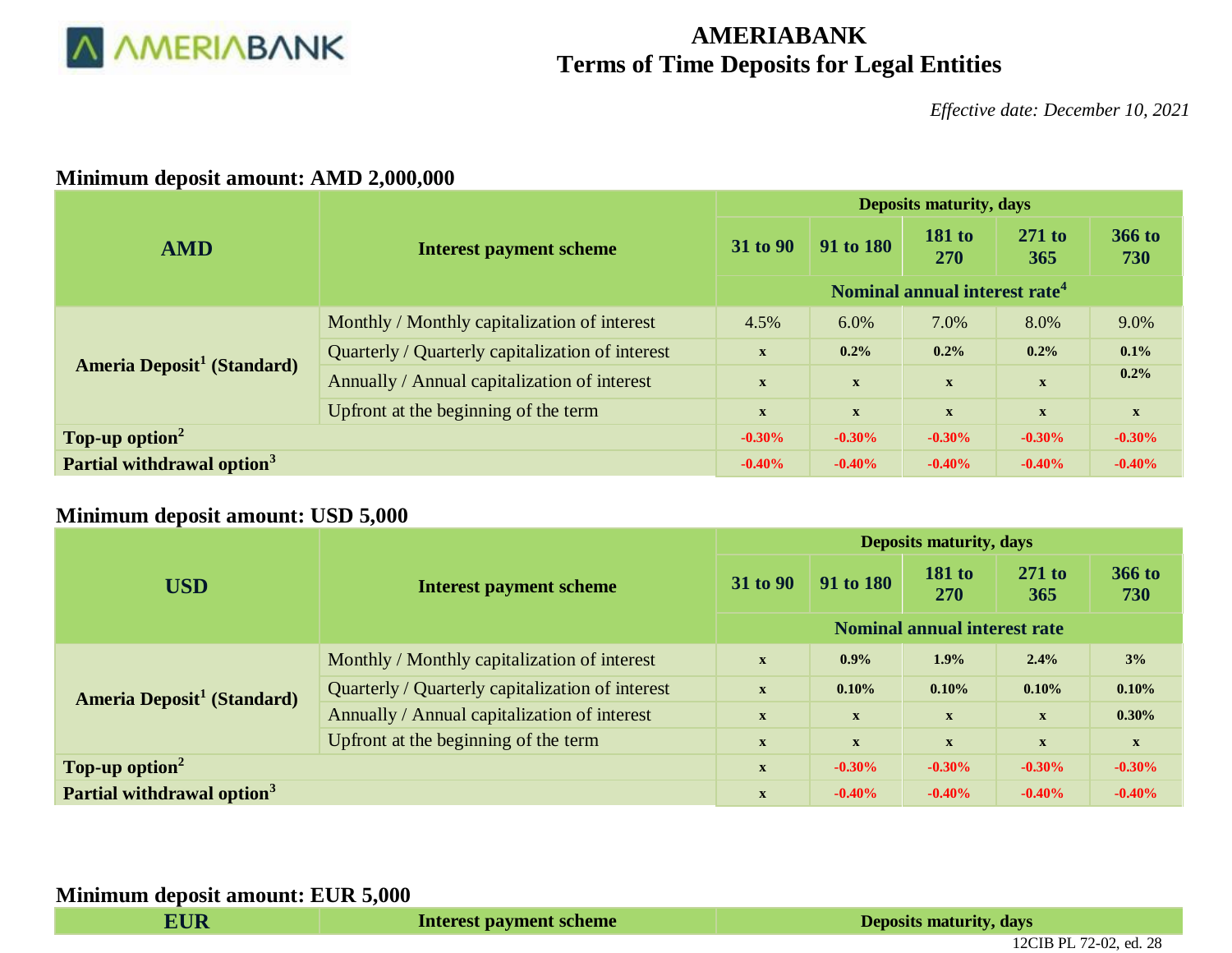

# **AMERIABANK Terms of Time Deposits for Legal Entities**

|                                              |                                                  | 31 to 90                            | 91 to 180    | <b>181 to</b><br><b>270</b> | $271$ to<br>365 | <b>366 to</b><br>730 |
|----------------------------------------------|--------------------------------------------------|-------------------------------------|--------------|-----------------------------|-----------------|----------------------|
|                                              |                                                  | <b>Nominal annual interest rate</b> |              |                             |                 |                      |
| <b>Ameria Deposit<sup>1</sup></b> (Standard) | Monthly / Monthly capitalization of interest     | $\mathbf{x}$                        | $0.1\%$      | 0.4%                        | 0.7%            | 1.2%                 |
|                                              | Quarterly / Quarterly capitalization of interest | $\mathbf{x}$                        | 0.10%        | 0.10%                       | 0.10%           | 0.10%                |
|                                              | Annually / Annual capitalization of interest     | $\mathbf{x}$                        | $\mathbf X$  | X                           | $\mathbf X$     | 0.30%                |
|                                              | Upfront at the beginning of the term             | $\mathbf{x}$                        | $\mathbf{X}$ | $\mathbf X$                 | X               | $\mathbf{X}$         |
| Top-up option <sup>2</sup>                   |                                                  | $\mathbf{X}$                        | $\mathbf{X}$ | $\mathbf{x}$                | $-0.30%$        | $-0.30%$             |
| Partial withdrawal option <sup>3</sup>       |                                                  | $\mathbf{x}$                        | $\mathbf{x}$ | $\mathbf{x}$                | $-0.40%$        | $-0.40%$             |

## **Minimum deposit amount: RUB 500,000**

|                                              |                                                  | <b>Deposits maturity, days</b> |              |                                     |                           |                      |  |  |  |
|----------------------------------------------|--------------------------------------------------|--------------------------------|--------------|-------------------------------------|---------------------------|----------------------|--|--|--|
| <b>RUB</b>                                   | <b>Interest payment scheme</b>                   | 31 to 90                       | 91 to 180    | <b>181 to</b><br>270                | $271$ to<br>365           | <b>366 to</b><br>730 |  |  |  |
|                                              |                                                  |                                |              | <b>Nominal annual interest rate</b> |                           |                      |  |  |  |
| <b>Ameria Deposit<sup>1</sup></b> (Standard) | Monthly / Monthly capitalization of interest     | 1.8%                           | $2.7\%$      | 3.7%                                | 4.2%                      | 4.2%                 |  |  |  |
|                                              | Quarterly / Quarterly capitalization of interest | $\mathbf{x}$                   | 0.10%        | 0.10%                               | 0.10%                     | 0.10%                |  |  |  |
|                                              | Annually / Annual capitalization of interest     | $\mathbf{x}$                   | $\mathbf{x}$ | $\mathbf{X}$                        | $\mathbf{X}$              | 0.30%                |  |  |  |
|                                              | Upfront at the beginning of the term             | $\mathbf{X}$                   | $\mathbf{X}$ | $\mathbf{X}$                        | $\boldsymbol{\mathrm{X}}$ | $\mathbf{X}$         |  |  |  |
| Top-up option <sup>2</sup>                   |                                                  | X                              | $-0.30\%$    | $-0.30\%$                           | $-0.30\%$                 | $-0.30\%$            |  |  |  |
| Partial withdrawal option <sup>3</sup>       |                                                  | X                              | $-0.40%$     | $-0.40%$                            | $-0.40%$                  | $-0.40%$             |  |  |  |

*\*These terms apply to corporate deposits of resident entities.* 

*\*\*The terms of time deposits of resident financial organizations (credit organizations, insurance companies, insurance brokers, insurance agents, payment and settlement organizations, investment companies, investment and pension fund managers, etc.) are regulated on contractual basis.*

*\*\*\*The terms of deposits of non-resident legal entities are regulated on contractual basis.*

Terms and conditions for deposits over AMD 2 billion or foreign currency equivalent shall be subject to the internal regulations of the Bank.

<sup>1</sup>The client may not increase and/or partially withdraw the deposited amount.

<sup>2</sup>The client may top-up the deposited amount throughout the deposit term except the last month. Maximum allowed increase is 30% of initial deposit principal.